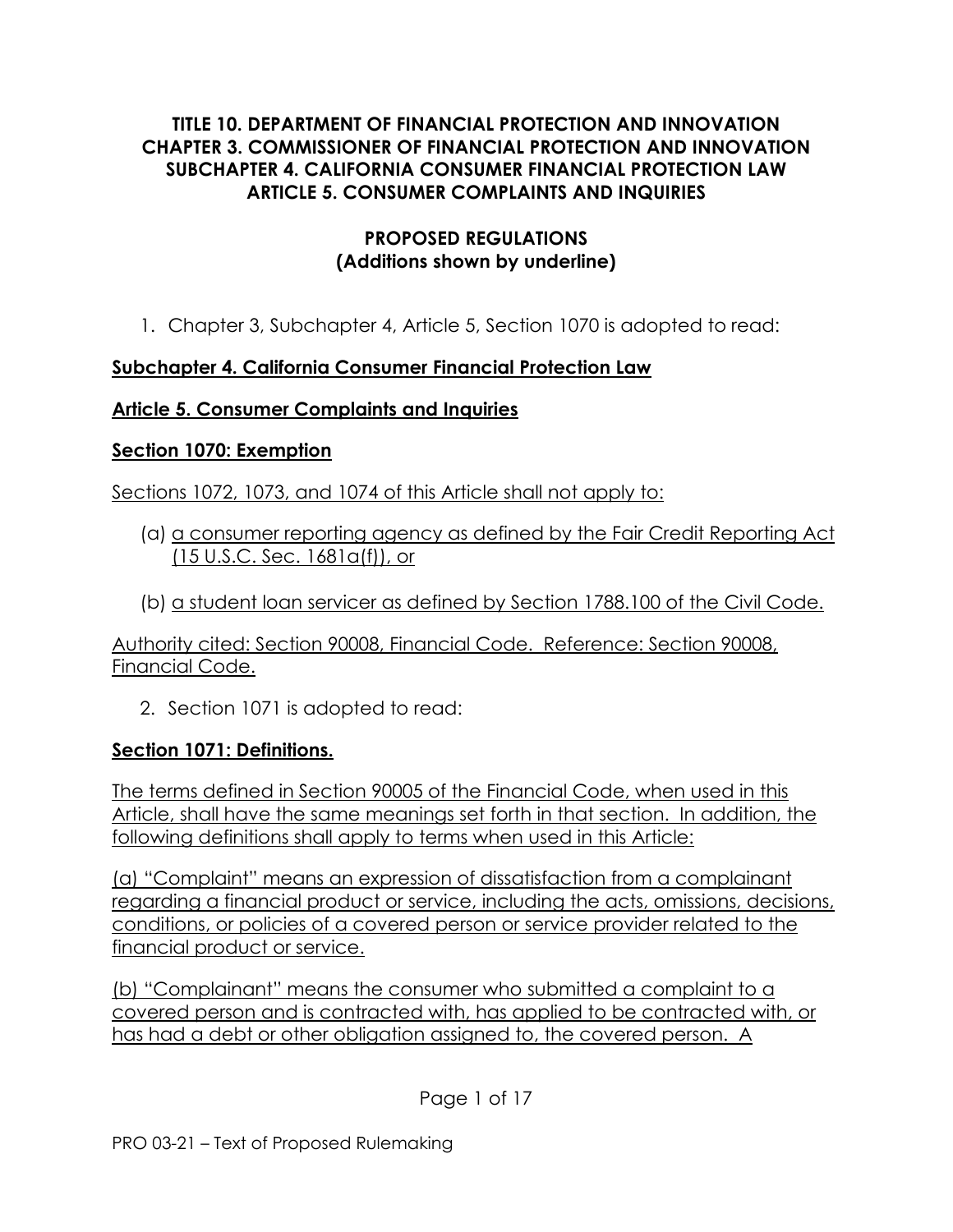"complainant" includes a representative or other individual with authority to act on the consumer's behalf.

(c) "Denied complaint" means a complaint for which the covered person has made a final decision to not take any corrective action.

(d) "Final decision" means the conclusion that the covered person, after due consideration and any necessary investigation, has reached regarding the complaint and has communicated to the complainant.

(e) "Inquiry" means a question or request for information, interpretation, or clarification submitted by an inquirer regarding a specific issue or problem with a financial product or service.

(f) "Inquirer" means the consumer who submitted an inquiry to a covered person and is contracted with, has applied to be contracted with, or has had a debt or other obligation assigned to, the covered person. An "inquirer" includes a representative or other individual with authority to act on the consumer's behalf.

(g) "Officer" has the same meaning as the definition of that term in California Financial Code section 190.

Authority cited: Section 90008, Financial Code. Reference: Section 90008, Financial Code.

3. Section 1072 is adopted to read:

# **Section 1072: Complaint Processes and Procedures.**

A covered person shall respond to consumer complaints and shall develop and implement written policies and procedures for responding to complaints, including a process through which a complainant may submit an oral or written complaint to the covered person and receive a final decision. Service providers and affiliates of the covered person shall not be responsible for responding to these complaints or developing and implementing these policies and procedures, unless directed by the principal party offering the financial product or service.

The Department may review the complaint process, including records of each complaint received, to assess the effectiveness of the policies and procedures and the actions taken in responding to complaints.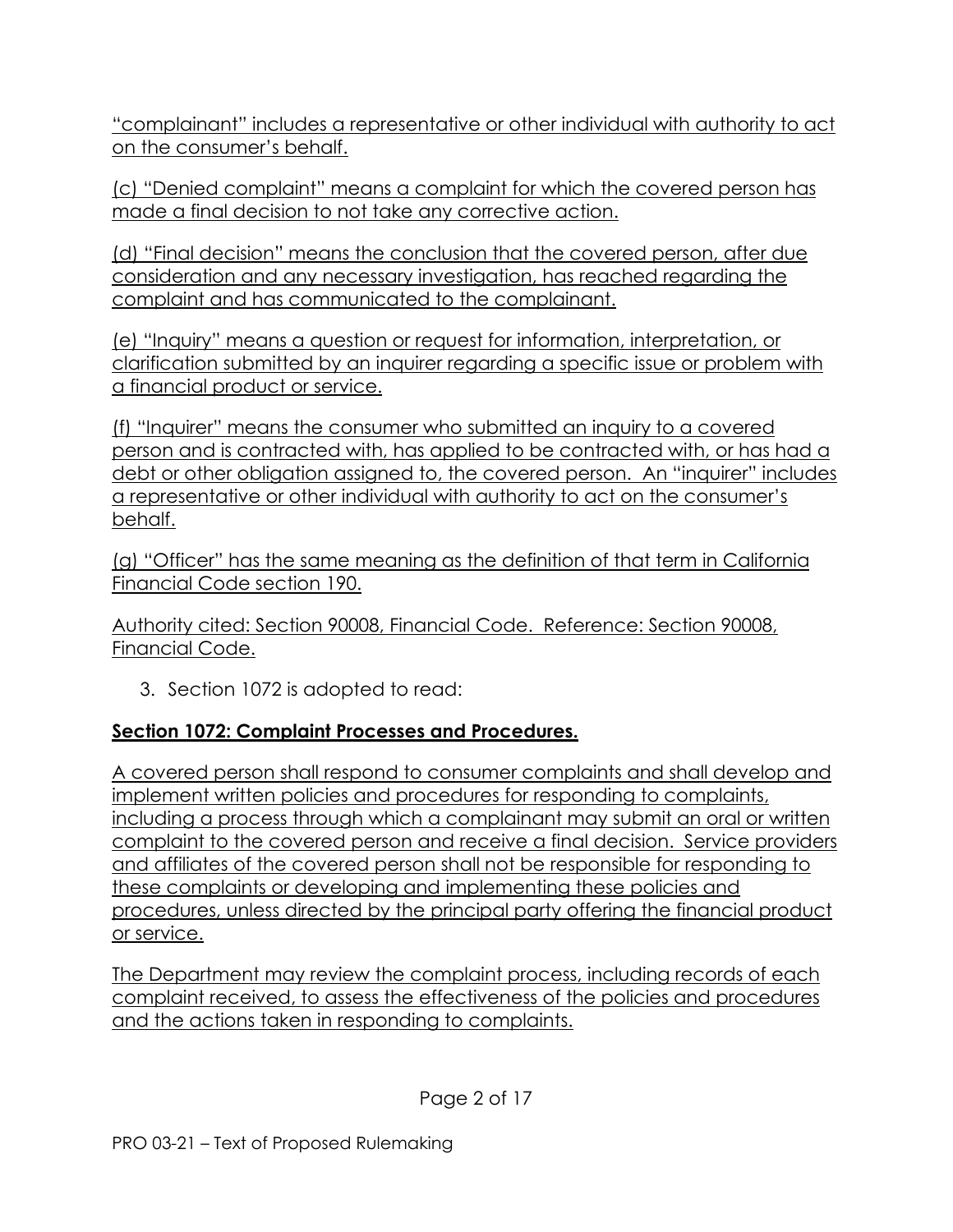(a) The complaint process shall include the following procedures regarding the initiation of a complaint.

(1) The covered person shall prepare a complaint form for its consumers to use in submitting written complaints. The complaint form shall be available in electronic format on the covered person's website and, upon request, in paper format at each physical location of the covered person accessible to its consumers. The complaint form shall include, at a minimum, the following:

(A) A description of the complaint process,

(B) A field for the complainant's name,

(C) A field for the complainant's telephone number,

(D) A field for the complainant's mailing address,

(E) A field for the complainant's e-mail address,

(F) A field for the complainant to explain the nature and details of the complaint, and

(G) An opportunity for the complainant to attach supporting documentation.

(2) The covered person shall not request additional personal identifying information beyond what is described in subdivisions (a)(1)(B) - (E) of this Section and shall not request financial information unrelated to the specific complaint of the consumer. This obligation shall continue throughout the entire complaint process.

(3) All written communications, except electronic text messages such as iMessage, Short Message Service ("SMS"), and Multimedia Messaging Service ("MMS"), to each consumer of a financial product or service shall in at least 12-point font disclose the procedures for filing both oral and written complaints with the covered person. The disclosure shall also inform consumers they may submit to the Department a complaint at any time, including any complaints not resolved to their satisfaction, using the form available at https://dfpi.ca.gov/file-a-complaint/ and contact the Department with questions at 866-275-2677.

(4) The main page of the website for the covered person shall prominently display, at or near the top of the page, a link to the complaint form and to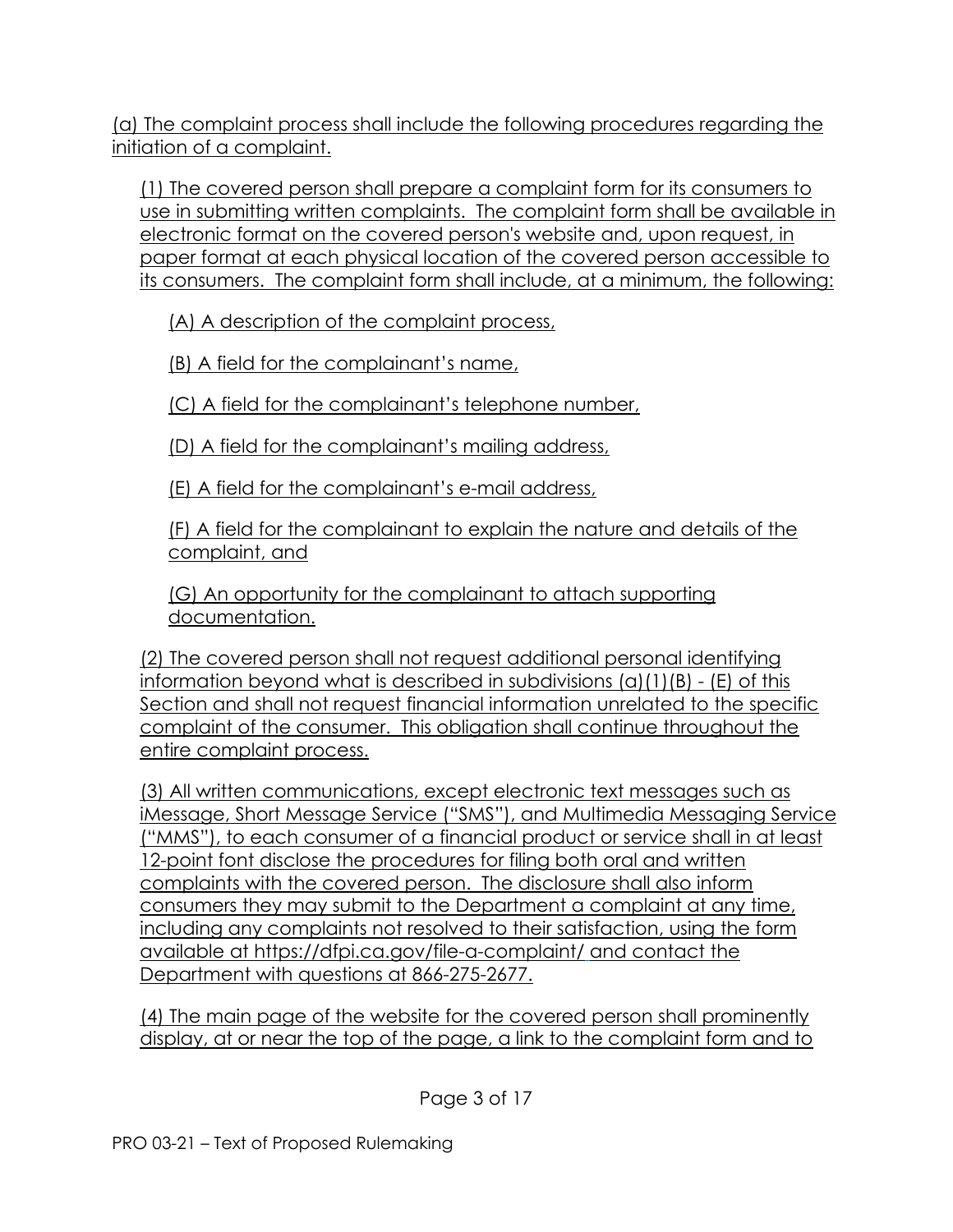instructions on how complainants may submit their oral and written complaints, including the telephone number, e-mail address, mailing address, and website for filing a complaint.

(5) The covered person shall maintain a telephone number, which complainants can use to file complaints orally with a live representative during regular business hours. If a live representative is unavailable to take the call, the covered person shall provide complainants with the option to leave a voicemail message with their telephone number for a call back from a live representative within 24 hours of the voicemail message. The live representative shall document the details of each oral complaint by completing all fields on the complaint form required by subdivision (a)(1) of this section.

(6) The covered person who negotiates a contract with a consumer primarily in Spanish, Chinese, Tagalog, Vietnamese, or Korean, orally or in writing, shall make the complaint process available to the complainant in English and in the language in which the contract was negotiated, including translations of all written communications required by this section and, upon request by the complainant, the provision of interpretation and translation services to assist with the complaint.

(7) The covered person shall not impose a time limit for filing a complaint shorter than four (4) years from the occurrence of the complained of act, omission, decision, condition, or policy.

(8) The covered person shall not treat a complaint as incomplete if the complainant is reasonably identifiable from the information provided and any missing information is available in the covered person's customer records.

(b) For each complaint, the procedures for the complaint process shall require the covered person to provide the complainant with a written acknowledgement of receipt. The written acknowledgement of receipt shall advise that the complaint has been received and shall include the date of receipt, a unique tracking number to identify the complaint in subsequent communications, and the telephone number and e-mail address that can be used to contact the appropriate representatives of the covered person who have been designated to handle the complaint.

(1) For complaints received via e-mail or the internet, the covered person shall provide to the complainant, within one (1) calendar day after receiving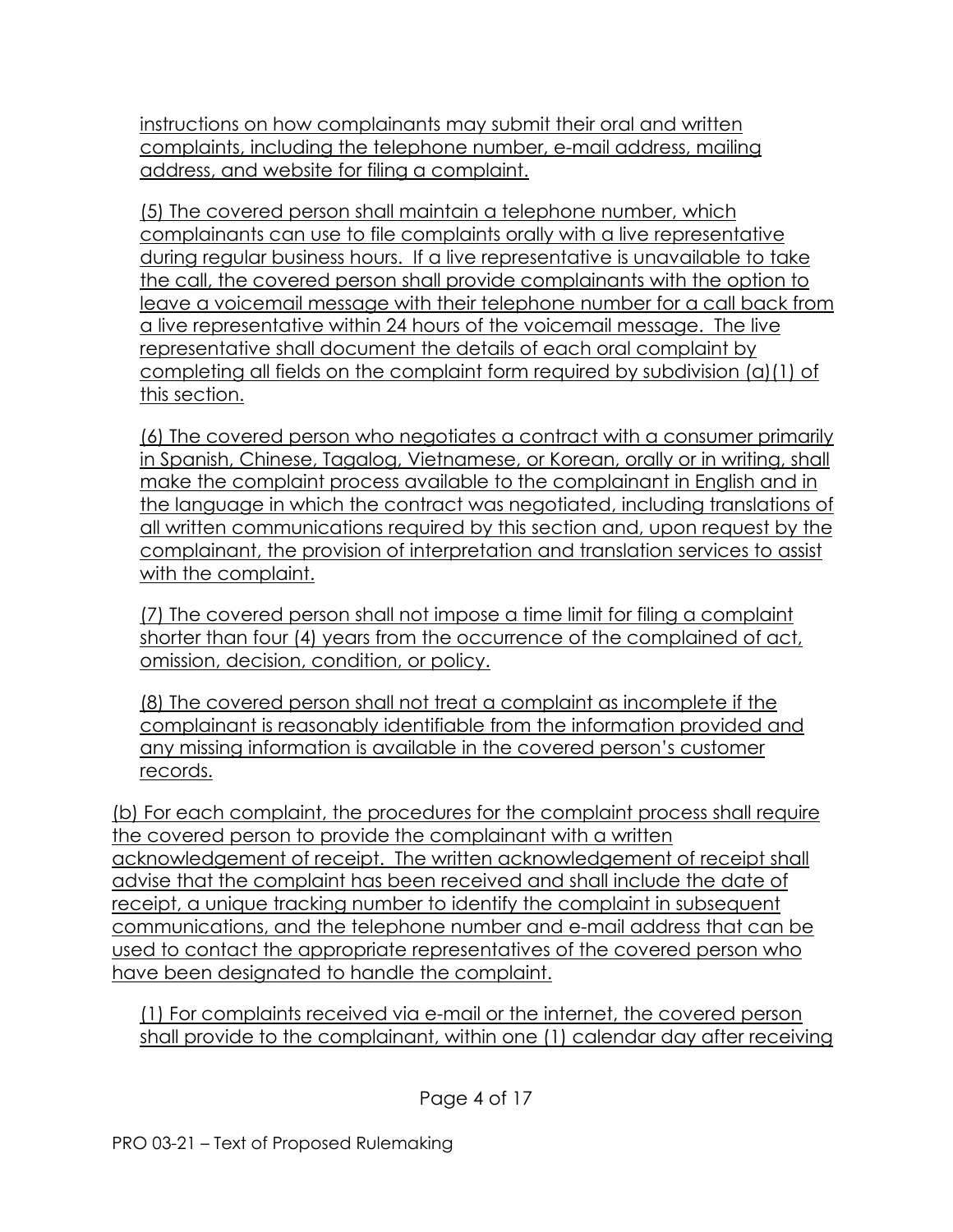the complaint, an e-mail message confirming that the electronic submission of the complaint was successful and, within five (5) calendar days after receiving the complaint, an e-mail message with the written acknowledgement of receipt required by subdivision (b) of this section. Both e-mail messages shall be sent from the e-mail address provided to the complainant pursuant to subdivision (b) of this section and may be combined if provided within one (1) calendar day after receiving the complaint.

(2) For complaints received via postal mail, the covered person shall provide the written acknowledgement of receipt required by subdivision (b) of this section via postal mail within seven (7) calendar days of receiving the complaint.

(3) For complaints received via telephone, the covered person shall orally provide the complainant with a unique tracking number to identify the complaint, and, within seven (7) calendar days of receiving the complaint, provide via postal mail the written acknowledgement of receipt required by subdivision (b) of this section.

(4) The written acknowledgement required by subdivision (b) of this section may be combined with the issuance of a final decision required by subdivision (e) of this section if the final decision is issued within the required time period for the acknowledgement.

(c) The complaint process shall include the following procedures for a covered person to review and evaluate complaints:

(1) Each complaint, including the allegations in the complaint form and all supporting materials submitted by the complainant, shall be reviewed by staff of the covered person who are responsible for the services and operations which are the subject of the complaint.

(A) For complaints that do not require further investigation, the covered person shall document the names of all individuals who decided not to investigate and the reason an investigation was not needed to resolve the complaint, including the specific provisions in the covered person's policies and procedures supporting the decision not to investigate. An investigation shall not be necessary if the covered person makes a full and prompt refund to the complainant of the amount at issue or a full and prompt cancellation or adjustment of the debt at issue.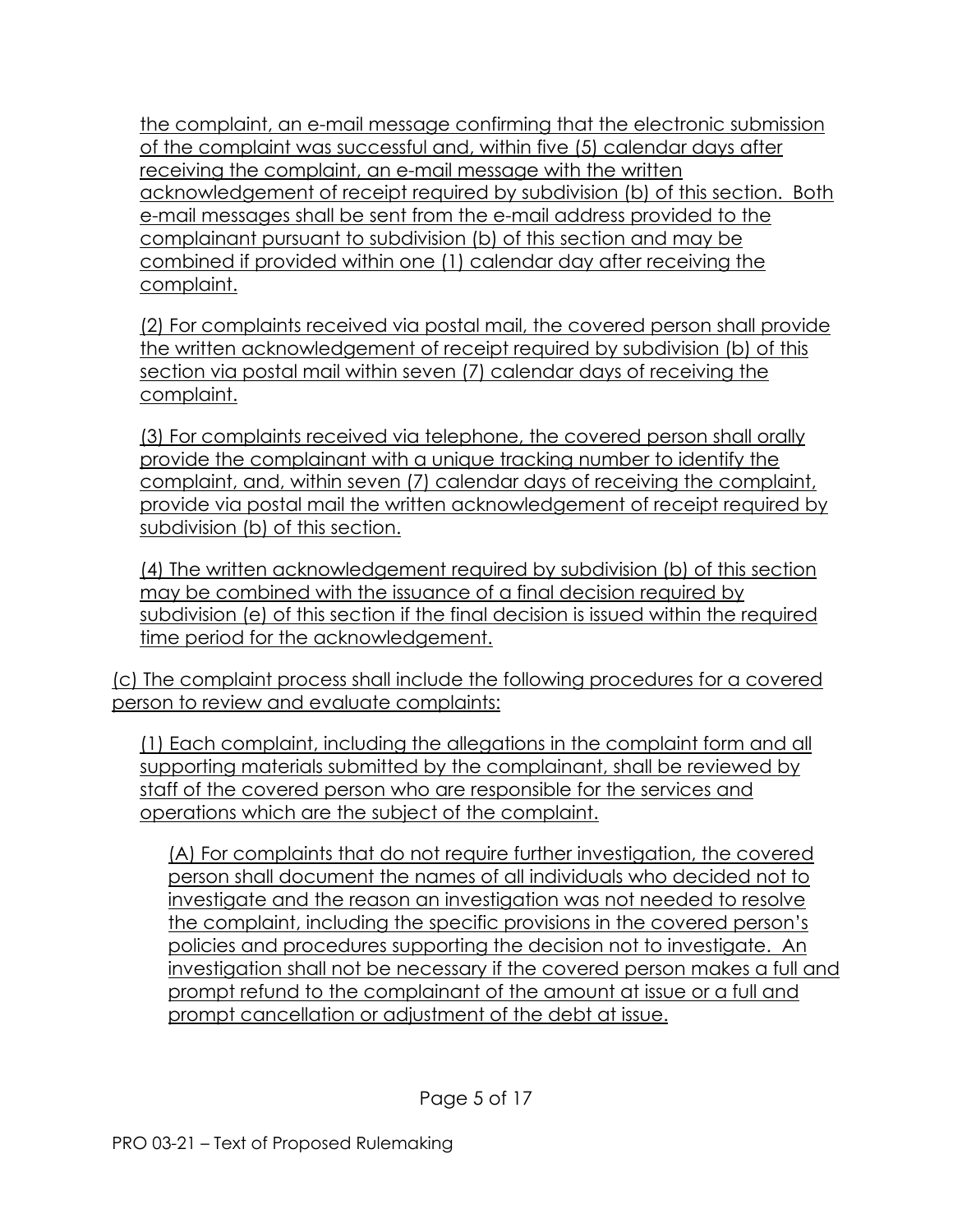(B) For complaints that require further investigation, the covered person shall ascertain the cause of the issue by conducting a thorough review of all relevant documents and the individuals who may have committed, or been responsible for, the complained of acts, omissions, decisions, conditions, or policies.

(C) If corrective action is needed to resolve the complaint, the covered person shall provide an appropriate remedy to the complainant, including but not limited to an account adjustment, credit, or refund, and shall also take appropriate steps to prevent recurrence of the issue, which may include policy changes and employee training.

(2) For complaints involving the conduct of a third party who has been contracted to provide a good or service in connection with the financial product or service being complained about, the covered person shall, in addition to performing its own investigation of the alleged conduct, require the third partyto investigate each complaint using the procedure set forth in subdivision (c)(1)(B) of this section and to forward all relevant documents and findings to the covered person. The covered person shall include in its contracts with third parties clear expectations about the third parties' responsibilities under this section, as well as appropriate and enforceable consequences for violating these responsibilities.

(3) An officer of the covered person shall be designated as having primary responsibility for the complaint process.

(A) The officer shall, at least once each month, review the operation of the complaint process to identify any emerging patterns of complaints, provide appropriate remedies to consumers that experience similar issues, and take appropriate steps, which may include policy changes and employee training, to prevent recurring problems that adversely affect consumers, including problems that have been addressed with a full and prompt refund.

(B) The officer shall, at least once each month, review all complaints regarding the conduct of third party contractors to determine whether the covered person's standards for vetting and monitoring third party contractors were met and whether those standards should be revised to improve the vetting and monitoring of third parties.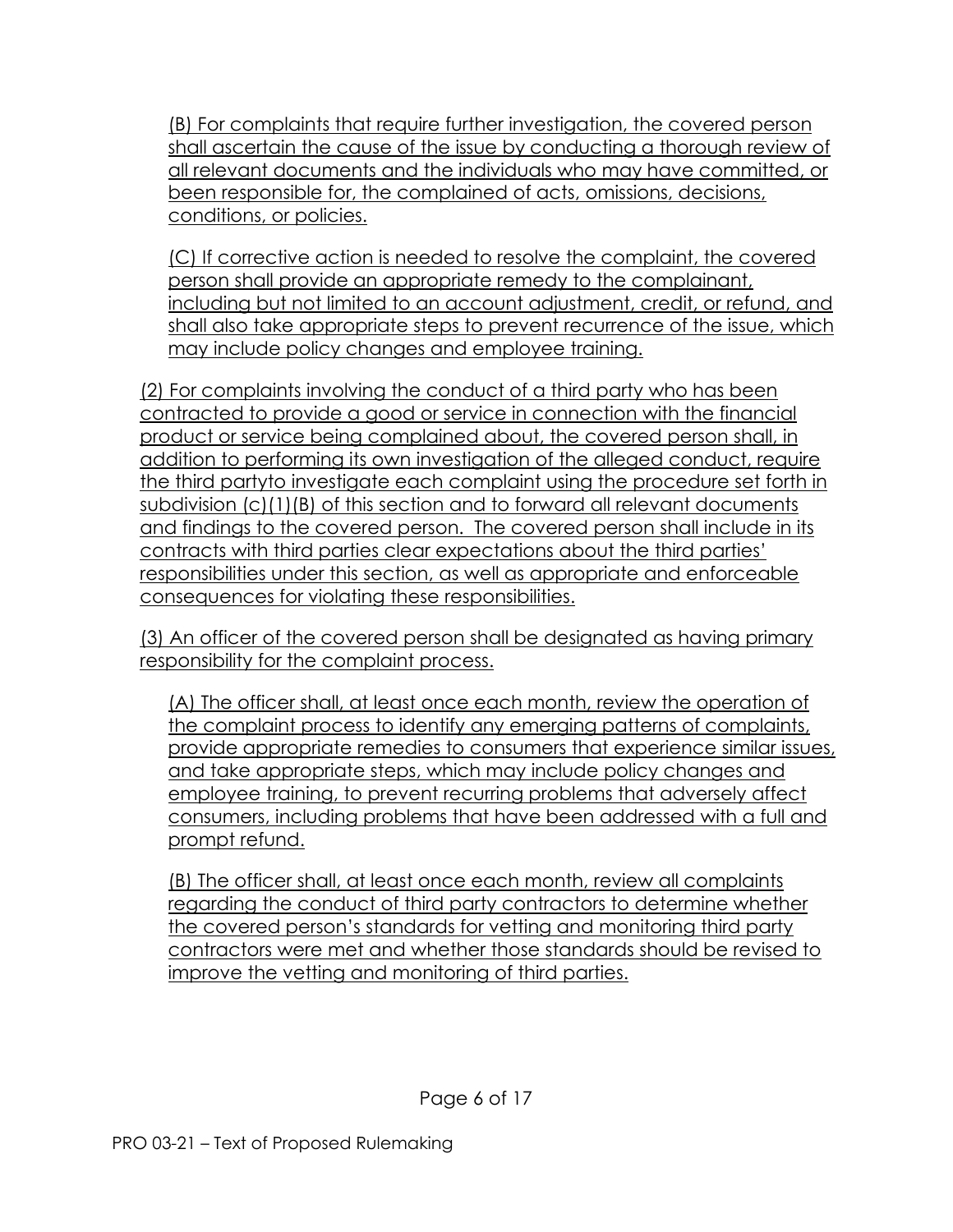(d) The complaint process shall include a procedure for the covered person to track complaints and communicate with the complainant regarding the status of the complaint.

(1) The procedure must include a process for recording the status of a complaint and all target dates for further actions regarding the complaint, including the issuance of a final decision.

(2) The tracking shall be provided to the Department upon request and in any electronic format requested by the Department.

(3) If a complainant requests a status update using the telephone number or email address provided pursuant to subdivisions (a)(4) and (b)(1) of this section, along with sufficient information for the covered person to identify the complaint, the covered person shall respond with a status update to the complainant within five (5) calendar days in the same format as the complainant's request.

(e) The complaint process shall include the following procedures for a covered person to respond to a complaint:

(1) The covered person shall respond in writing with a final decision on all issues within fifteen (15) calendar days of receiving the complaint.

(A) If the covered person needs additional time to respond, the covered person shall, within three (3) calendar days after the initial 15-day period ends, provide the complainant with a written update regarding the status of the complaint, the reason for the delay, and an estimate of the additional time needed to issue a final decision, which shall not be more than forty-five (45) calendar days after the initial 15-day period ends.

(2) The written response shall contain a clear explanation of the covered person's decision in plain language, including the specific reasons for the final decision, a summary of the steps taken to respond to the complaint, any corrective action that will be taken, and the effective date of the corrective action. In at least 12-point boldface font, the response shall also inform complainants they may submit to the Department any complaints not resolved to their satisfaction using the form available at https://dfpi.ca.gov/file-a-complaint/ and contact the Department with questions at 866-275-2677.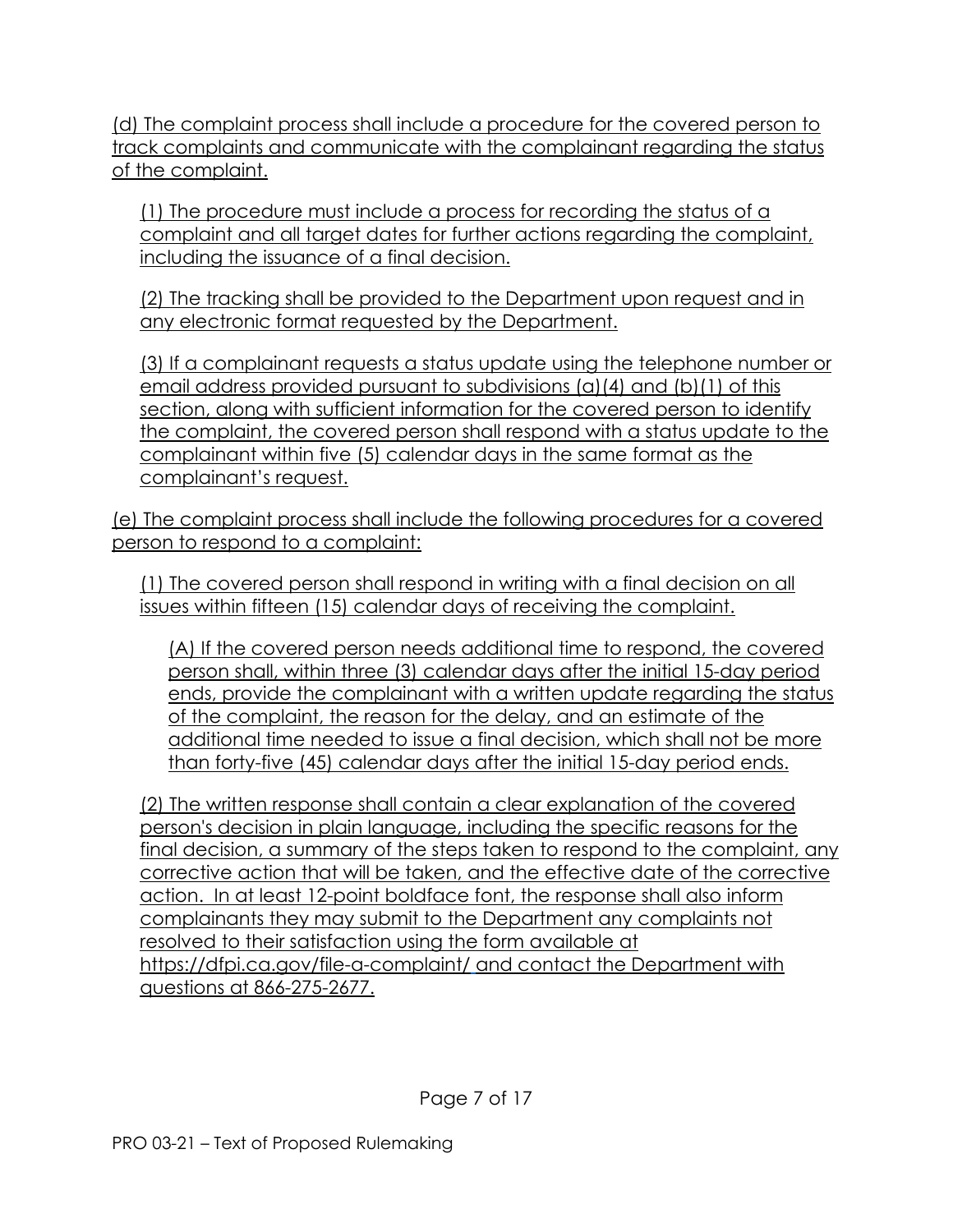(3) The covered person shall not take adverse action against a complainant, including cancellation of the contract, in retaliation to the filing of a complaint.

(4) Once a covered person has provided a written response to a complainant pursuant to subdivisions (e)(1) and (e)(2) of this section, the covered person may respond to subsequent, duplicative complaints from the same complainant with a written notice stating there will be no response because the complainant previously submitted the same complaint, received a response, and provided no new information in the subsequent, duplicative complaint regarding the same act, omission, decision, condition, or policy.

(f) The complaint process shall require a covered person to maintain a written record of each complaint for at least five (5) years from the time the complaint was initially filed. The written record shall include the following:

(1) The unique tracking number associated with the complaint,

(2) The name, phone number, mailing address, and e-mail address of the complainant, if provided,

(3) The name of the financial service or product involved,

(4) The name of the covered person or third party identified as the subject of the complaint,

(5) For oral complaints, the name of the representative who documented the complaint,

(6) The date the complaint was received by the covered person,

(7) The date the covered person provided the acknowledgement of receipt,

(8) The dates of any investigation by the covered person,

(9) The dates of all responses to the complainant, and

(10) The nature and details of the complaint,

(11) If no investigation was performed, the names of all persons who decided not to investigate and the reason an investigation was not needed,

(12) The results of any investigation,

Page 8 of 17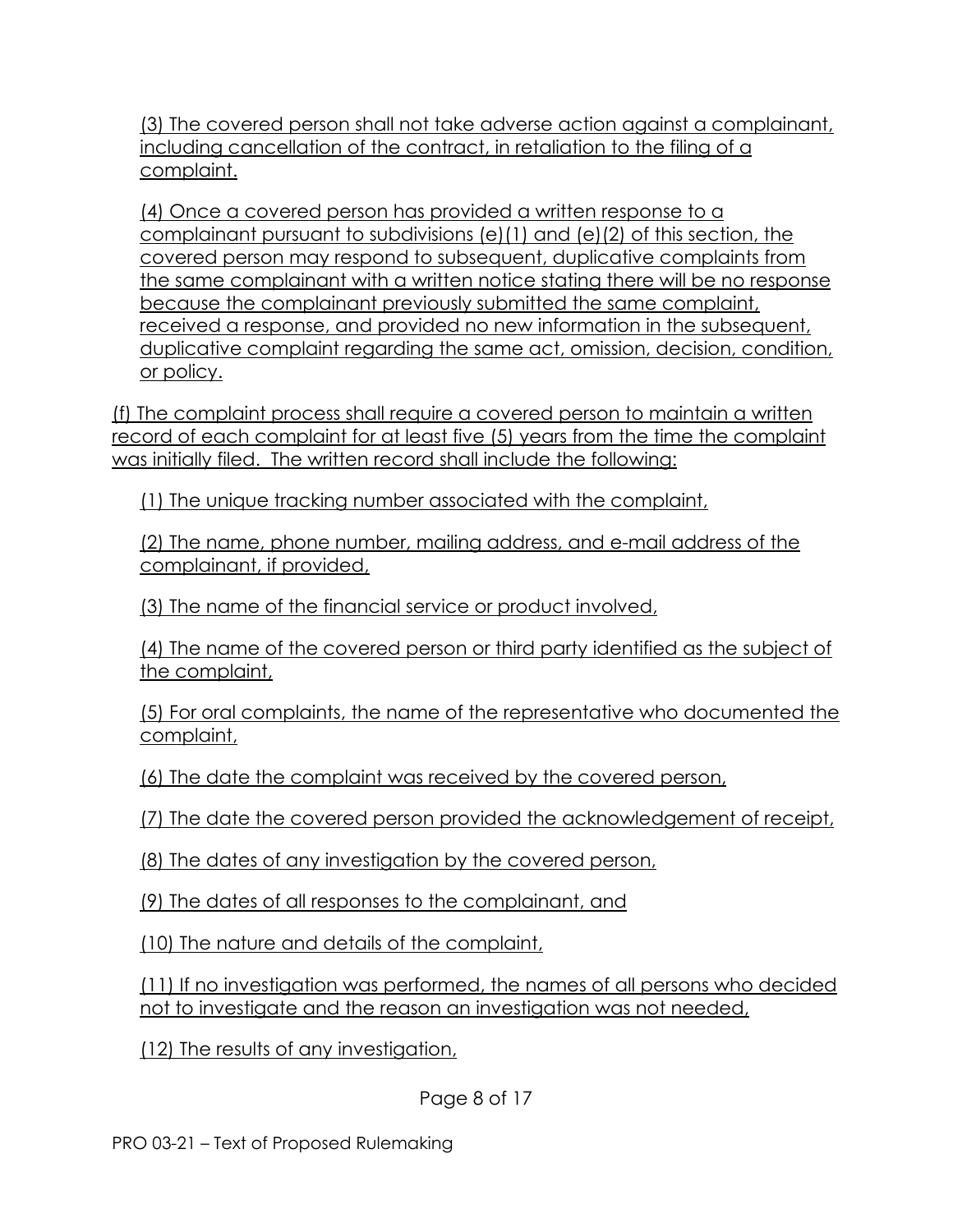(13) Any corrective action taken in response to the complaint,

(14) A copy of, or an electronic link to, all contracts, correspondence, and other relevant information upon which the covered person relied in reaching its final decision, and

(15) A copy of all written responses and summaries of all oral responses, including an explanation of the final decision regarding the complaint.

(g) The complaint process shall be administered without discriminating on the basis of the complainant's race, religious creed, color, national origin, ancestry, physical disability, mental disability, medical condition, genetic information, marital status, sex, gender, gender identity, gender expression, age, sexual orientation, veteran or military status, or any other basis prohibited by law.

(h) The covered person shall submit to the Department a quarterly complaint report, which shall be made available to the public. The report shall include information regarding all complaints received by the covered person, including complaints forwarded by the Department. The report shall be prepared for the quarters ending March 31, June 30, September 30, and December 31 of each calendar year, verified by an officer authorized to act on behalf of the covered person, and filed with the Consumer Financial Protection Division no later than thirty (30) calendar days after the end of each quarter. The report shall include for each quarter:

(1) The covered person's name, the date, and the reporting quarter,

(2) The covered person's designated e-mail address for receiving requests from the Department regarding consumer complaints. This e-mail address shall be accessible by the officer of the covered person with primary responsibility for the complaint process. In the event of a change to this email address, the covered person shall, within five (5) calendar days of the change, provide the Consumer Financial Protection Division with the new email address.

(3) The total number of complaints received,

(4) The total number of complaints for which a final decision was issued within fifteen (15) calendar days after receiving the complaint,

(5) The total number of complaints for which a final decision was issued between sixteen (16) and sixty (60) calendar days after receiving the complaint,

Page 9 of 17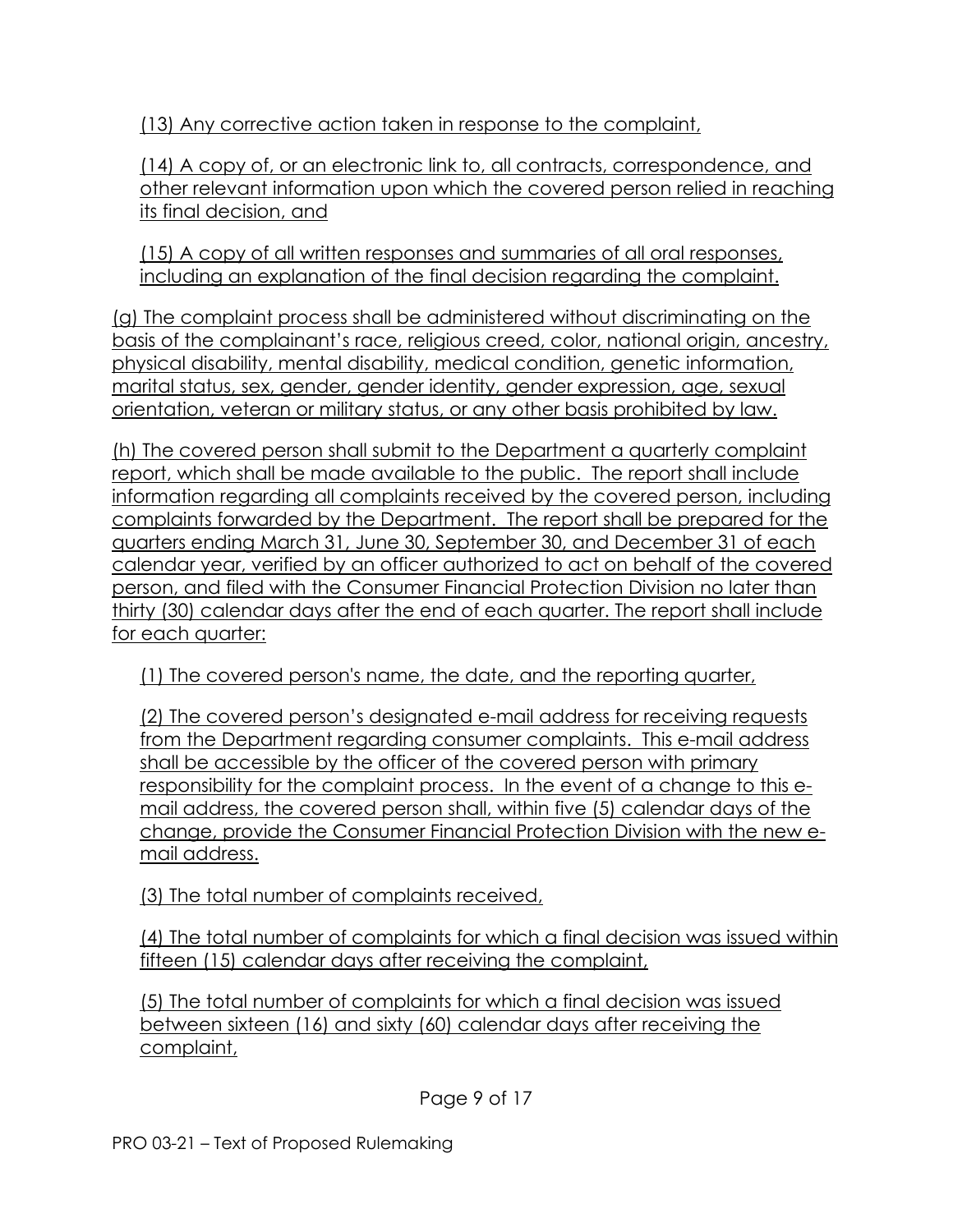(6) The total number of complaints for which a final decision was issued more than sixty (60) calendar days after receiving the complaint,

(7) The total number of complaints for which a final decision was not issued,

(8) The total number of complaints denied,

(9) The total number of complaints resulting in a partial refund or account adjustment,

(10) The total number of complaints resulting in a full refund or account adjustment,

(11) Regarding each complaint for which a final decision was issued more than fifteen (15) calendar days after receipt, an explanation of why the final decision was not issued within fifteen (15) calendar days,

(12) Regarding each complaint for which a final decision was not issued, an explanation of why the final decision was not issued,

(13) The number of complaints received for each complaint type. Complaint types shall include the following:

(A) Dissatisfaction with the covered person,

(B) Dissatisfaction with a service provider,

(C) Dissatisfaction with a third party, other than a service provider, to whom the covered person referred the consumer,

(D) Dissatisfaction with a third party who brought the consumer to the covered person through lead generation,

(E) Attempts to collect debt or other funds not owed,

(F) Trouble making a payment,

(G) Dissatisfaction with the taking of, or threat of taking, negative legal action,

(H) Complaints of false statements or representations,

(I) Problems closing an account,

Page 10 of 17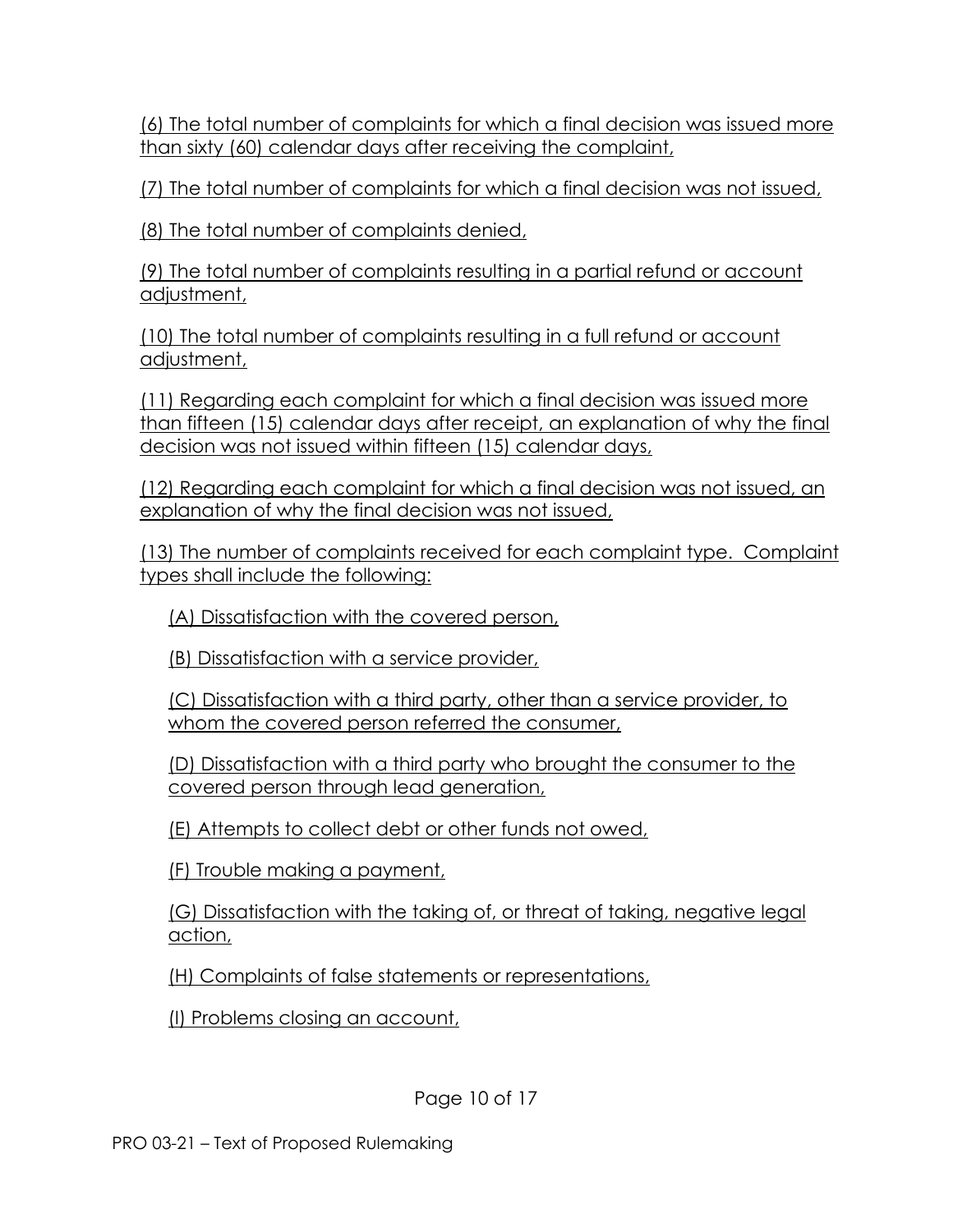(J) Improper fees or interest,

(K) Unauthorized transactions,

(L) Confusing or missing disclosures,

(M) Problems with customer service,

(N) Complaints about denial of access to a product or service,

(O) Any other complaint types for which the covered person received at least twenty-five (25) complaints from different complainants during the immediately preceding calendar year. These other complaint types shall only be required in reports due after the covered person's first full calendar year of reporting,

(P) Repeat, duplicative complaints from the same complainant regarding the same act, omission, decision, condition, or policy (these complaints should not be included in the counts for Items A through O), and

(Q) Complaints submitted by individuals without authority to act on the consumer's behalf (these complaints should not be included in the counts for Items A through O).

(14) Any patterns of complaints identified by the officer responsible for the complaint process and a summary of all corrective action taken by that officer to provide appropriate remedies to consumers and to prevent recurring problems, and

(15) A summary of any steps taken by the covered person to address discrimination that may have occurred during the complaint process on the basis of the complainant's race, religious creed, color, national origin, ancestry, physical disability, mental disability, medical condition, genetic information, marital status, sex, gender, gender identity, gender expression, age, sexual orientation, or veteran or military status.

Authority cited: Section 90008, Financial Code. Reference: Section 90008, Financial Code.

4. Section 1073 is adopted to read:

# **Section 1073: Inquiry Processes and Procedures.**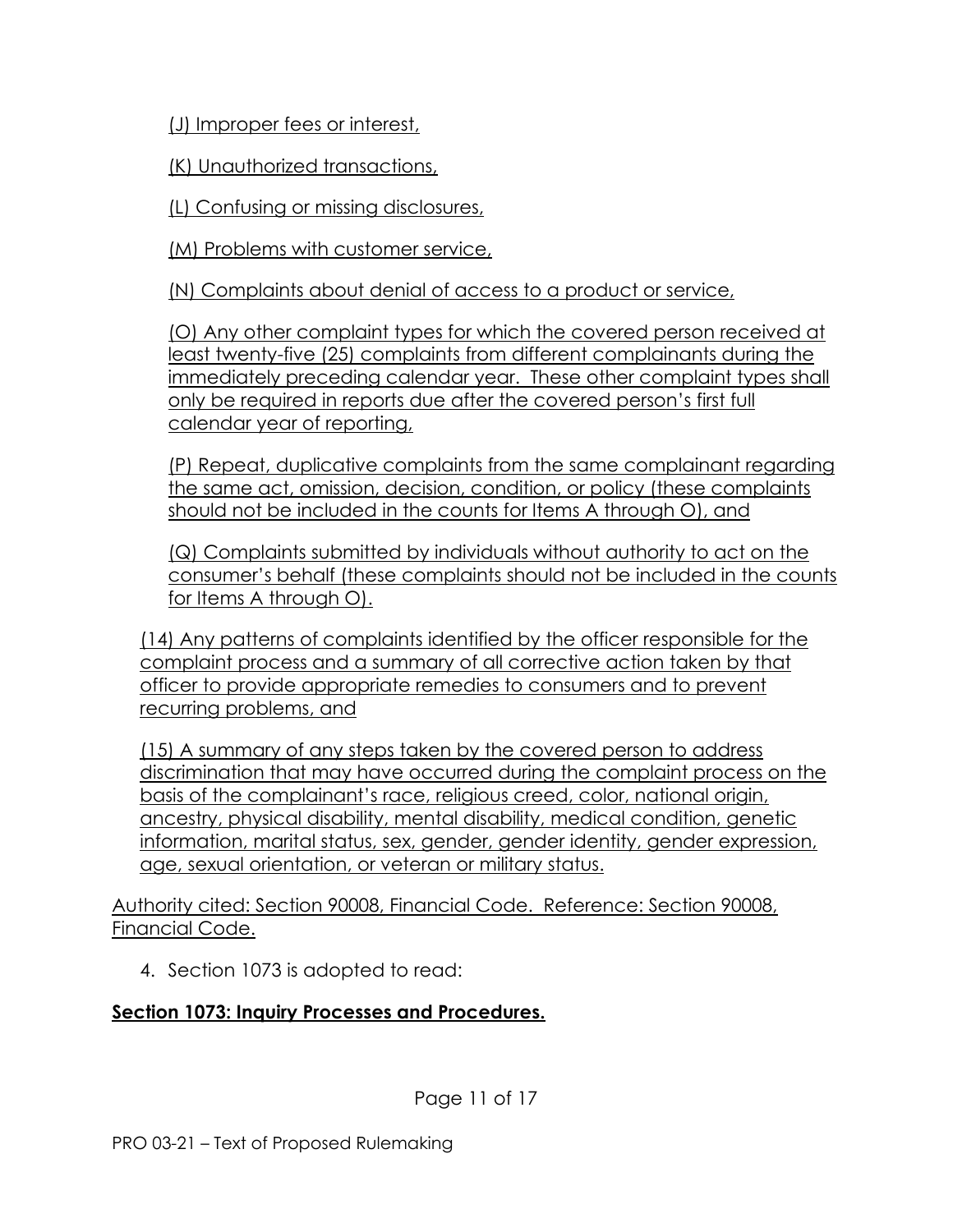A covered person shall respond to oral and written inquiries from consumers and shall develop and implement written policies and procedures for responding to inquiries. Service providers and affiliates of the covered person shall not be responsible for responding to these inquiries or developing and implementing these policies and procedures, unless directed by the principal party offering the financial product or service. The procedures shall include the following:

(a) The covered person shall maintain a telephone number, which inquirers can use to file inquiries orally with a live representative during regular business hours. If a live representative is unavailable to take the call, the covered person shall provide inquirers with the option to leave a voicemail message with their telephone number for a call back from a live representative within 24 hours of the voicemail message.

(b) The covered person shall review and evaluate each inquiry to determine whether the inquiry should be handled as a complaint. If the inquirer indicates any dissatisfaction with a financial product or service or alleges any mistake or wrongdoing by the covered person or a third party, the inquiry shall be handled as a complaint using the process described in Section 1072.

(c) For each inquiry, the procedures shall include the following:

(1) The covered person shall respond to all issues raised by the inquiry within fifteen (15) calendar days after receiving the inquiry. The response shall be in the same format in which the inquiry was made.

(2) Once a covered person has provided a response to an inquiry pursuant to subdivision (c)(1) of this section, the covered person may respond to subsequent, duplicative inquiries from the same inquirer with a notice stating there will be no response because the inquirer previously submitted the same inquiry regarding the same issue, received a response, and provided no new information in the subsequent, duplicative inquiry.

(3) The covered person shall retain copies of all written inquiries and all written responses for at least five (5) years from the date the inquiry was received.

(d) The covered person shall track the number of inquiries received for each of the following categories to help determine if there are issues or problems with a financial product or service that may result in customer confusion:

(1) Specific questions regarding the cost of the product or service to the inquirer, other than fees and surcharges,

Page 12 of 17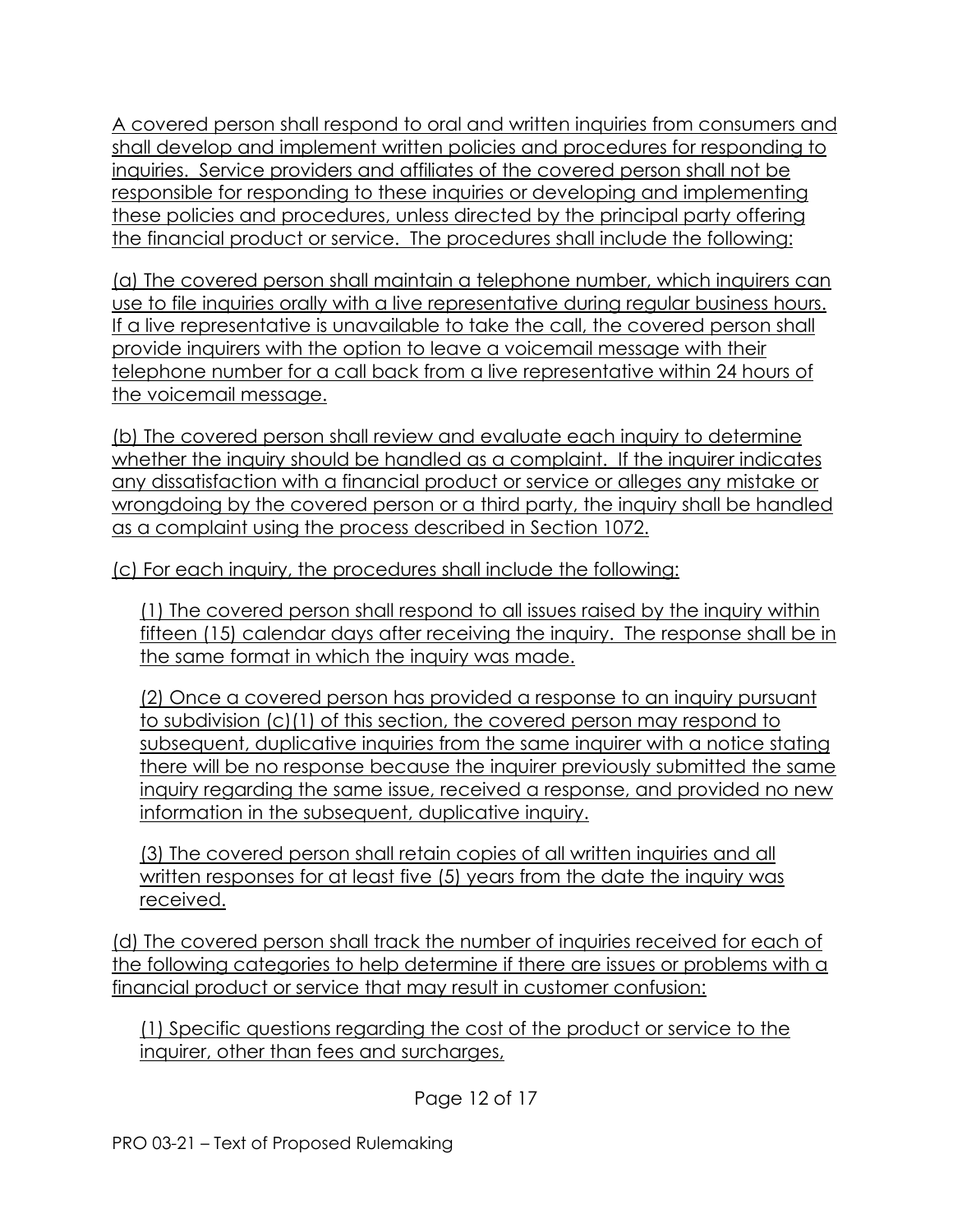(2) Specific questions regarding fees and surcharges imposed on the inquirer,

(3) Specific questions regarding how the inquirer may use the product or service, other than how to access funds,

(4) Specific questions regarding how the inquirer can access funds,

(5) Specific questions regarding how the inquirer may obtain or qualify for a product or service, and

(6) Any other categories for which the covered person received at least twenty-five (25) inquiries from different inquirers regarding the same issue or problem during the immediately preceding calendar year (specify additional categories as needed). These other categories shall only be required in reports due after the covered person's first full calendar year of reporting.

(e) The process for responding to inquiries shall be administered without discriminating on the basis of the race, religious creed, color, national origin, ancestry, physical disability, mental disability, medical condition, genetic information, marital status, sex, gender, gender identity, gender expression, age, sexual orientation, or veteran or military status of the inquirer or any other basis prohibited by law.

(f) All covered persons shall submit to the Department an annual report regarding inquiries. The report shall include information regarding all inquiries received by the covered person, including inquiries forwarded by the Department. The report shall be prepared for each calendar year, verified by an officer authorized to act on behalf of the covered person, and filed with the Consumer Financial Protection Division, no later than thirty (30) days after the end of each calendar year. The report shall include:

(1) The covered person's name, the date, and the reporting year,

(2) The total number of inquiries received,

(3) The total number of inquiries for which a response was provided within fifteen (15) calendar days after receiving the inquiry,

(4) The total number of inquiries for which a response was provided more than fifteen (15) calendar days after receiving the inquiry,

(5) The total number of inquiries for which a response was not provided,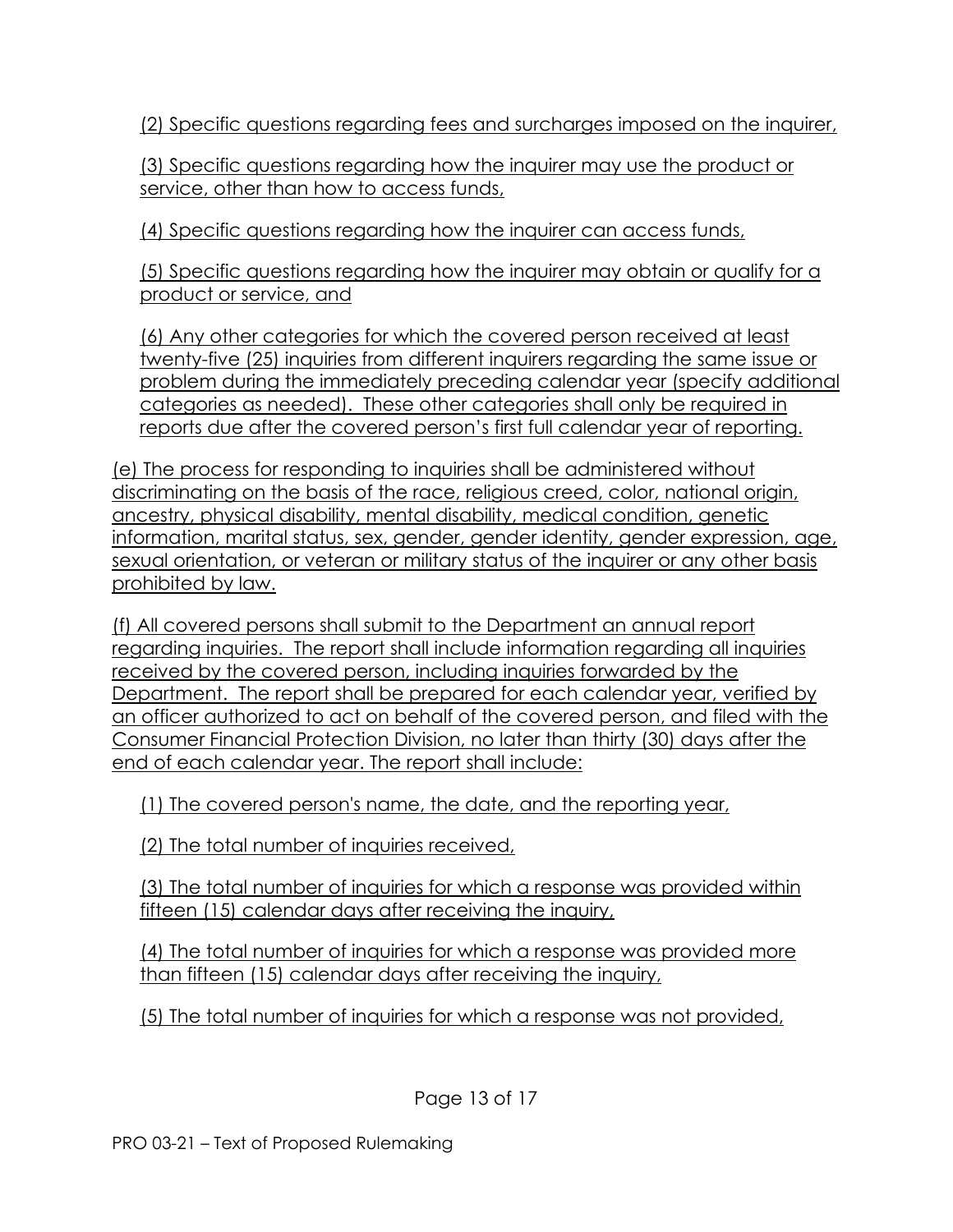(6) Regarding each inquiry for which a response was provided more than fifteen (15) calendar days after receipt, a brief explanation of why the response was not provided within fifteen (15) calendar days,

(7) Regarding each inquiry for which a response was not provided, a brief explanation of why a response was not provided, and

(8) The number of inquiries received for each tracked category, as required by subdivision (d) of this section.

Authority cited: Section 90008, Financial Code. Reference: Section 90008, Financial Code.

5. Section 1074 is adopted to read:

### **Section 1074: Processes and procedures for covered persons to provide a timely response to the Department.**

(a) A covered person shall develop and implement written policies and procedures for responding to requests from the Department regarding a consumer complaint. Service providers and affiliates of the covered person shall not be responsible for developing and implementing these policies and procedures, unless directed by the principal party offering the financial product or service. The procedures shall include the following:

(1) A covered person shall, within fifteen (15) calendar days after receiving the Department's request regarding a complaint, review and evaluate the complaint using the procedures set forth in Section 1072(c) and, subject to the obligations in Section 1072(e)(3), (f), and (g), provide a written response to the Department with:

(A) A clear explanation of the final decision in plain language, including the specific reasons for the decision and a summary of the steps taken to respond to the complaint,

(B) The items required in Section 1072(f) for the written record, and

(C) Any follow-up actions or planned follow-up actions by the covered person to respond to the complaint.

(D) If the covered person needs additional time to respond, the covered person shall, within three (3) calendar days after the initial 15-day period ends, provide the Department with a written update regarding the status

Page 14 of 17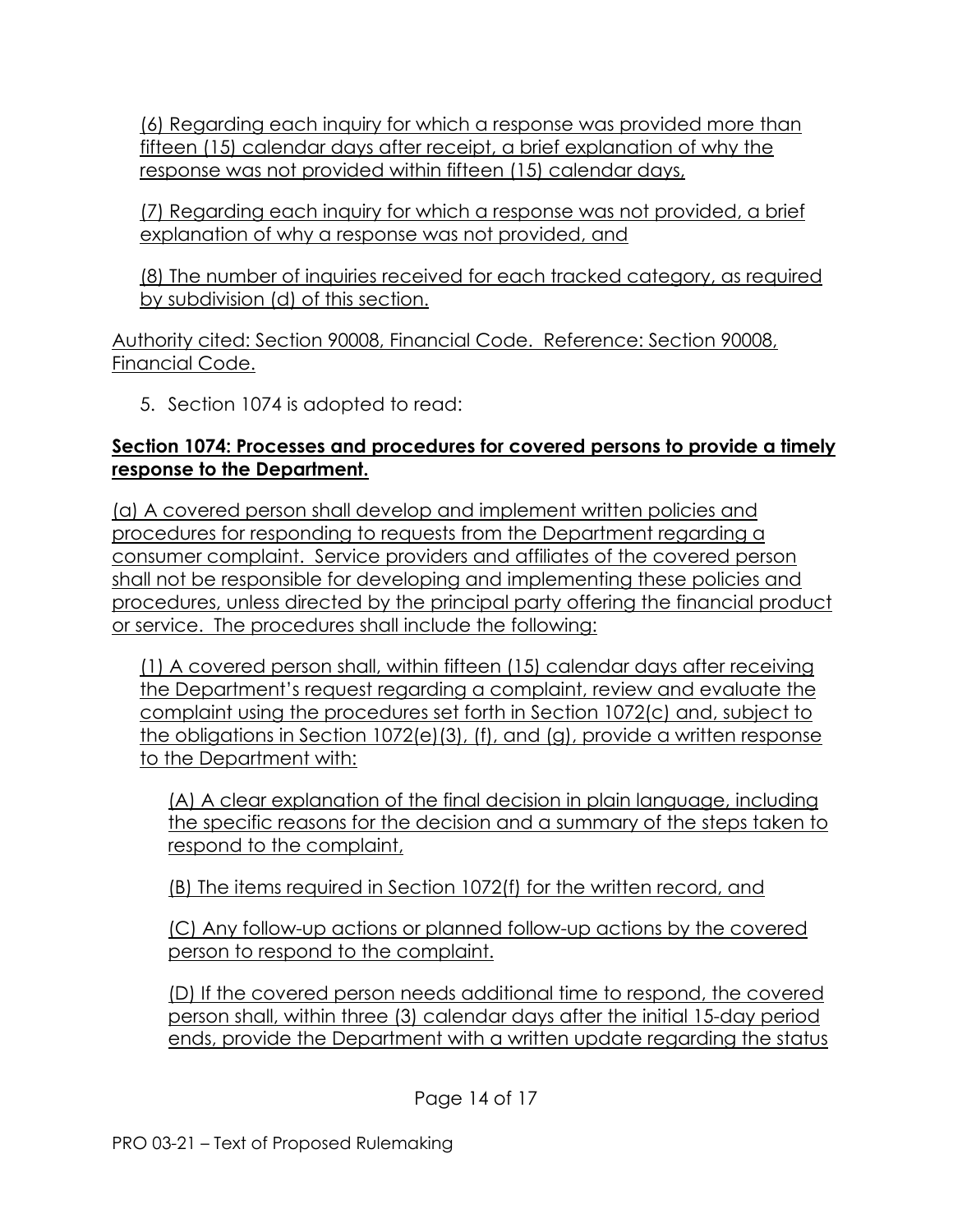of the response, the reason for the delay, and an estimate of the additional time needed to respond, which shall not be more than fortyfive (45) calendar days after the initial 15-day period ends.

(2) The Department may send follow-up requests for information from the covered person after receiving the initial written response required by subdivision (a)(1) of this section. The covered person shall, within ten (10) calendar days after each follow-up request, provide a written response to the Department with all requested information.

(b) Every covered person shall develop and implement written policies and procedures for responding to requests from the Department regarding an inquiry. Service providers and affiliates of the covered person shall not be responsible for developing and implementing these policies and procedures, unless directed by the principal party offering the financial product or service. The procedures shall include the following:

(1) A covered person shall, within fifteen (15) calendar days after receiving the Department's request regarding an inquiry, review and evaluate the inquiry and, subject to the obligations in Section 1073, subdivisions (d) and (e), provide a written response to the Department addressing all issues raised by the inquiry. The written response shall include:

(A) A summary of the steps taken by the covered person to respond to the inquiry,

(B) Responses received by the covered person from the consumer, and

(C) Any follow-up actions or planned follow-up actions by the covered person to respond to the inquiry.

(2) The Department may send follow-up requests for information from the covered person after receiving the initial written response required by subdivision (b)(1) of this section. The covered person shall, within ten (10) calendar days after each follow-up request, provide a written response to the Department with all requested information.

Authority cited: Section 90008, Financial Code. Reference: Section 90008, Financial Code.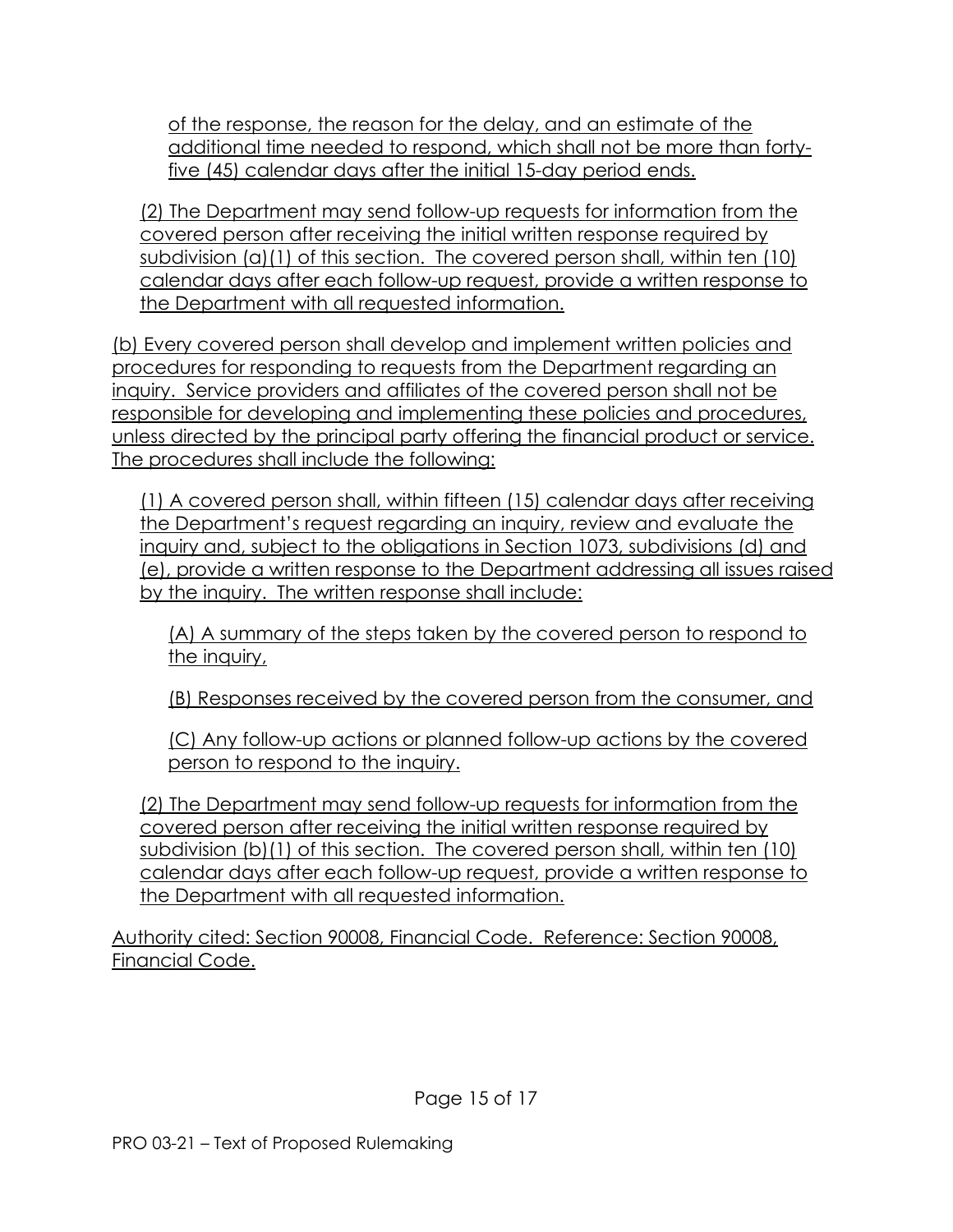6. Section 1075 is adopted to read:

#### **Section 1075: Consumer requests for nonpublic or confidential information – Definitions.**

For purposes of subdivision (d)(2)(D) of Financial Code section 90008,

(a) "Nonpublic or confidential information" means:

(1) confidential supervisory information,

(2) proprietary information confidentially maintained by the covered person or service provider, including trade secrets, of which the release would be damaging or prejudicial to the business concern, or

(3) personal information not publicly available regarding a consumer other than the one making the request for information.

(b) "Nonpublic or confidential information" does not include information contained in records made publicly available by the Department or information that has otherwise been publicly disclosed by an employee or agent of the Department with the authority to do so.

(c) "Confidential supervisory information" means:

(1) any documents, materials, or records, including reports of examination, prepared by, on behalf of, or for the use of the Department or any other federal, state, or foreign government agency in the exercise of regulatory oversight of a covered person or service provider, and any information derived from such documents, materials, or records,

(2) any communications between the Department and a covered person or service provider related to the Department's regulatory oversight of the covered person or service provider, and

(3) any information provided to the Department by a covered person or service provider for purposes of detecting and assessing risks to consumers and to markets for consumer financial products or services, or to assess whether an entity should be considered a covered person or is subject to the Department's regulatory oversight.

(d) "Personal information" means information that identifies, relates to, describes, is capable of being associated with, or could reasonably be linked,

Page 16 of 17